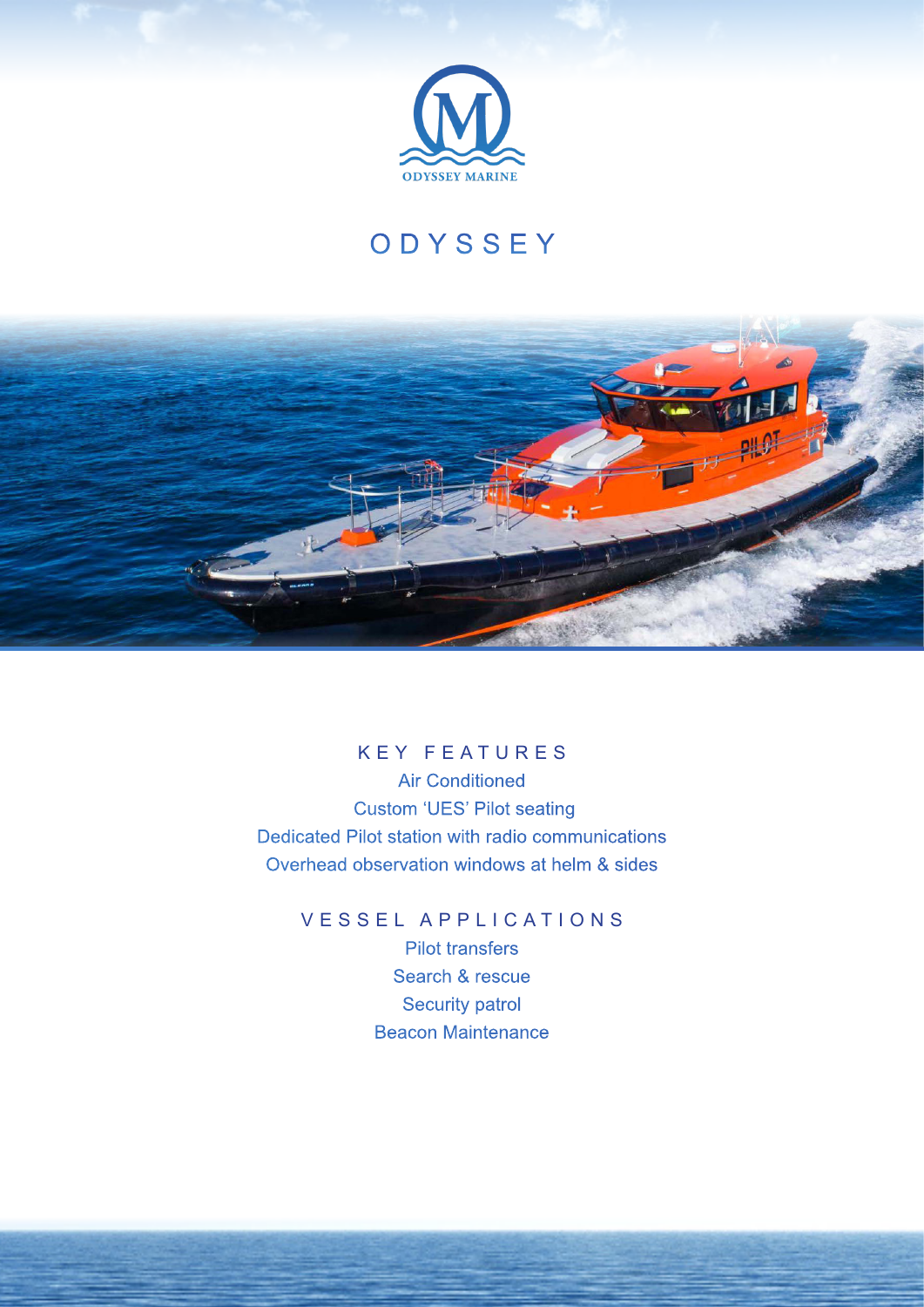| MAIN PARTICULARS:      |                                             |  |
|------------------------|---------------------------------------------|--|
| Builder:               | <b>Hart Marine</b>                          |  |
| Design:                | Pantocarene Naval Architects                |  |
| Construction:          | <b>Fiberglass Composite</b>                 |  |
| $L.O.A$ :              | 17.55m                                      |  |
| Waterline length:      | 16.57m                                      |  |
| Beam:                  | 5.86m                                       |  |
| Draft:                 | 1.6 <sub>m</sub>                            |  |
| Displacement:          | 30 T, refer to stability booklet            |  |
| Transport:             | Under own power                             |  |
| PRINCIPAL PARTICULARS: |                                             |  |
| Flag:                  | Australian, Dept of Transport W.A.          |  |
| Year of build:         | 2018                                        |  |
| Place of build:        | Mornington, Victoria                        |  |
| Class notation:        | NSCV Code, 2C                               |  |
| 2C Survey:             | 8 Pax + 2 Crew - can be increased to 10 Pax |  |
| Survey:                | MSV13316                                    |  |
|                        | PROPULSION AND MACHINERY:                   |  |
| Engines HP:            | 2 x 800HP                                   |  |
| Fuel Type:             | <b>Diesel</b>                               |  |
| Make:                  | Scania DI16                                 |  |
| Propulsion:            | 2 x fixed pitch propeller                   |  |
| Engine monitoring:     | Digital                                     |  |
| Steering:              | Hydraulic                                   |  |